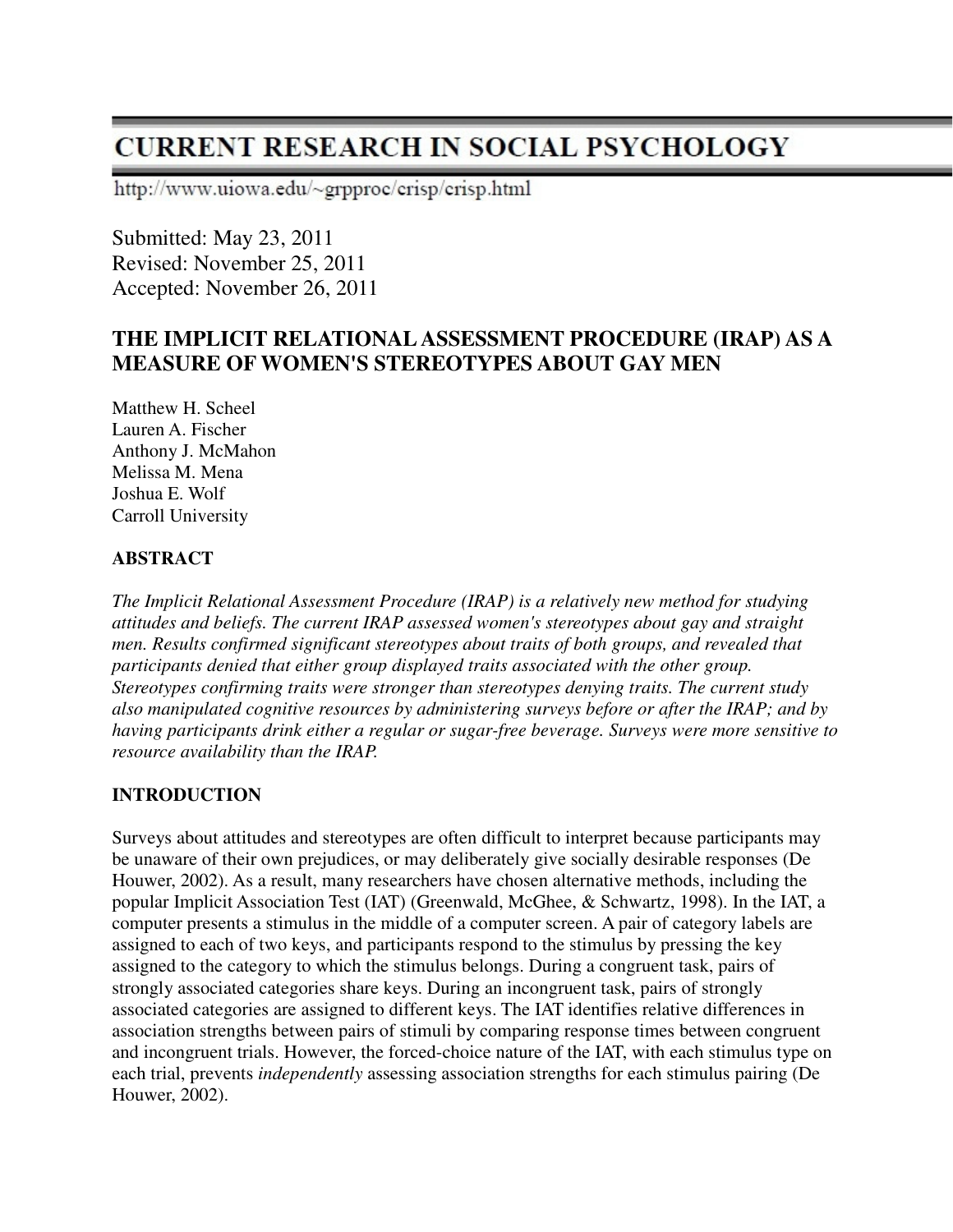http://www.uiowa.edu/~grpproc/crisp/crisp.html

Submitted: May 23, 2011 Revised: November 25, 2011 Accepted: November 26, 2011

### **The Implicit Relational Assessment Procedure (IRAP)**

Barnes-Holmes et al. (2006) recently developed an alternative to the IAT called the Implicit Relational Assessment Procedure (IRAP). The IRAP presents stimuli with response options, then requires participants to give preassigned responses as quickly as possible. Preassigned responses agree with cultural norms during congruent blocks, and disagree during incongruent blocks. Faster responding during congruent blocks produces a positive IRAP effect. Faster responding during incongruent blocks produces a negative IRAP effect. For example, Cullen, Barnes-Holmes, Barnes-Holmes, and Stewart (as cited in Cullen & Barnes-Holmes, 2008) presented sexual orientation ("gay" or "straight") as a sample stimulus at the top of a computer screen. A positive (e.g., "normal" or "safe") or negative (e.g., "abnormal" or "dangerous") target word appeared in the center of the screen. Relational response options appeared in each bottom corner of the screen (e.g., "press 'd' for similar" and "press 'k' for opposite").

Cullen et al. found heterosexual and homosexual participants produced positive IRAP effects by affirming relationships between positive terms and straight; and also negative IRAP effects by affirming relationships between positive terms and gay. Heterosexual and homosexual participants also produced positive IRAP effects by denying relationships between straight and negative terms. However, heterosexual participants produced a positive IRAP effect by affirming a relationship between gay and negative traits; while homosexual participants produced a negative IRAP effect by denying a relationship between gay and negative traits. Hence, the IRAP specified that heterosexual attitude bias in favor of straight relationships results from negative responses evoked by gay couples, rather than exclusively positive responses evoked by straight couples. The ability to independently measure response bias for each stimulus type is an advantage of the IRAP over the IAT (Drake et al., 2010). The IRAP's greater complexity, as compared to the IAT, may also make deceptive responding more difficult because a method for influencing scores in a certain direction is less transparent (McKenna, Barnes-Holmes, Barnes-Holmes, & Stewart, 2007).

#### **Resource Availability**

Devine (1989) proposed that stimuli associated with other groups automatically evoke stereotypes and attitudes, and that people who display low levels of prejudice inhibit these responses through effortful controlled processing. This controlled processing depletes cognitive resources (Richeson & Trawalter, 2005). To replenish resources, the brain must metabolize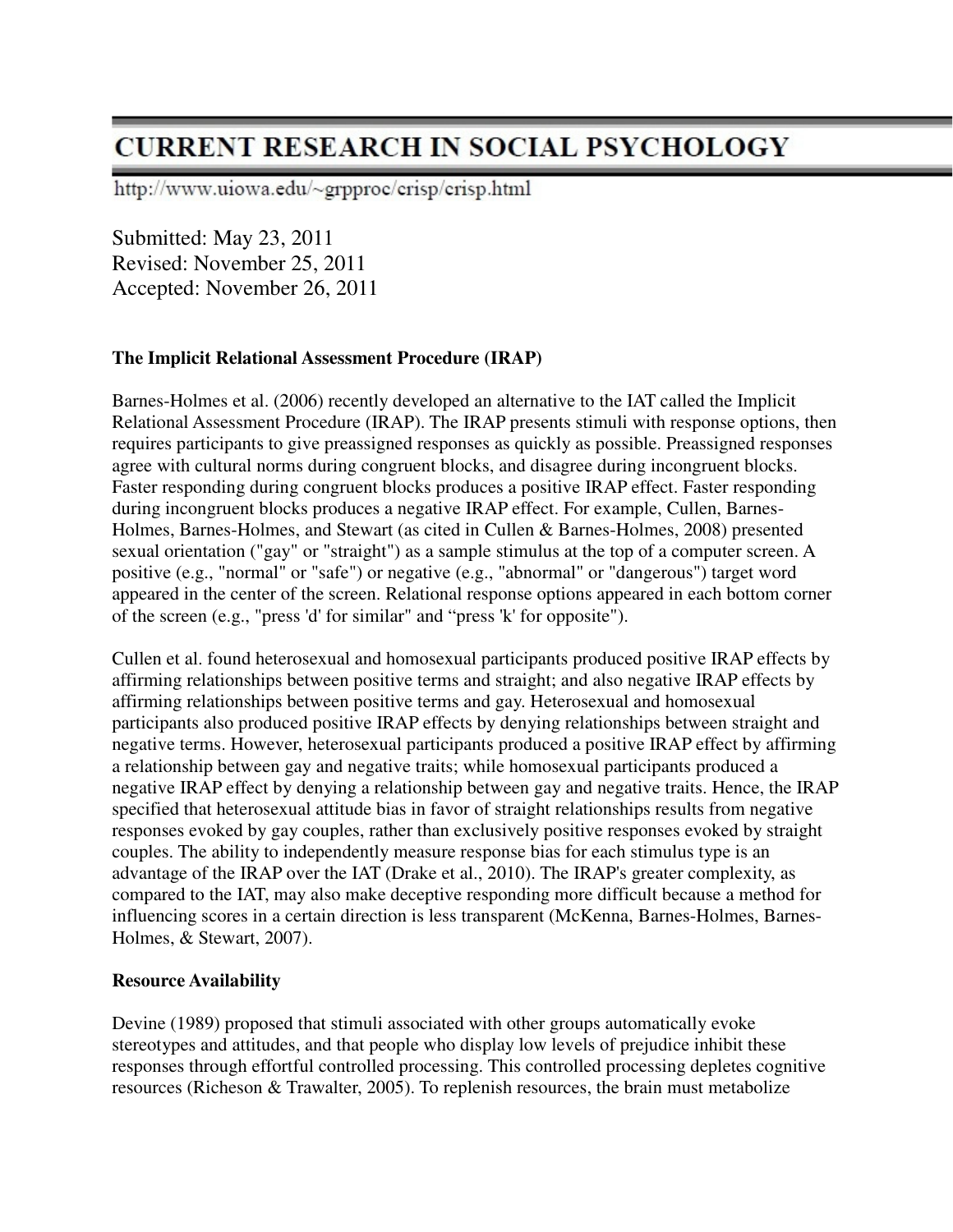http://www.uiowa.edu/~grpproc/crisp/crisp.html

Submitted: May 23, 2011 Revised: November 25, 2011 Accepted: November 26, 2011

glucose from the blood (Donohoe & Benton, 1999). Therefore, people with lower glucose levels should be less able to maintain prolonged controlled processing, and correspondingly be more likely to respond automatically (McMahon & Scheel, 2010).

Gailliott, Peruche, Plant, and Baumeister (2009) directly tested the resource depletion account of stereotype inhibition. An experimental group drank lemonade sweetened with sugar and a control group drank lemonade sweetened with sucralose. Next, all participants spent 12-minutes filling out unrelated questionnaires to give time for the experimental group to metabolize sugar into glucose. After the delay, participants wrote essays about a day in the life of a gay man. Gailliott et al. confirmed a relationship between resource availability and stereotype inhibition on an explicit measure by showing that essays by the experimental (glucose) group contained fewer stereotypes about gay men.

### **Current Study**

Cullen et al. measured attitudes about homosexuals, but did not address stereotype endorsement. Like most IRAP studies, Cullen et al. was a product of the Barnes-Holmes laboratory (Drake et al., 2010). An aim of the current study was to establish the IRAP's generality by demonstrating effects in a different laboratory on a novel topic: Stereotypes about gay and straight men. The current study also tested effects of resource availability on IRAP and survey results. If resource availability affects inhibition of socially undesirable stereotypes and attitudes, then surveys should reveal stronger negative attitudes, and greater stereotype endorsement, after participants deplete resources by completing an IRAP. We predicted this effect would be weaker among participants who had ingested a sugary drink at the start of the experiment, because glucose metabolized from the drink would replenish resources depleted by the IRAP. We also predicted resource availability would have little or no effect on IRAP scores because the IRAP minimizes opportunities for self-editing.

#### **METHOD**

#### **Participants**

Ninety undergraduates (75 females) at a small Midwestern university volunteered. Volunteers ranged from 17 to 53 years old ( $M = 20.29$ ,  $SD = 4.11$ ). The small number of male volunteers precluded using participant sex as a variable, and combining sexes would have been inappropriate because males and females differ in attitudes towards gay men (Kite & Whitley,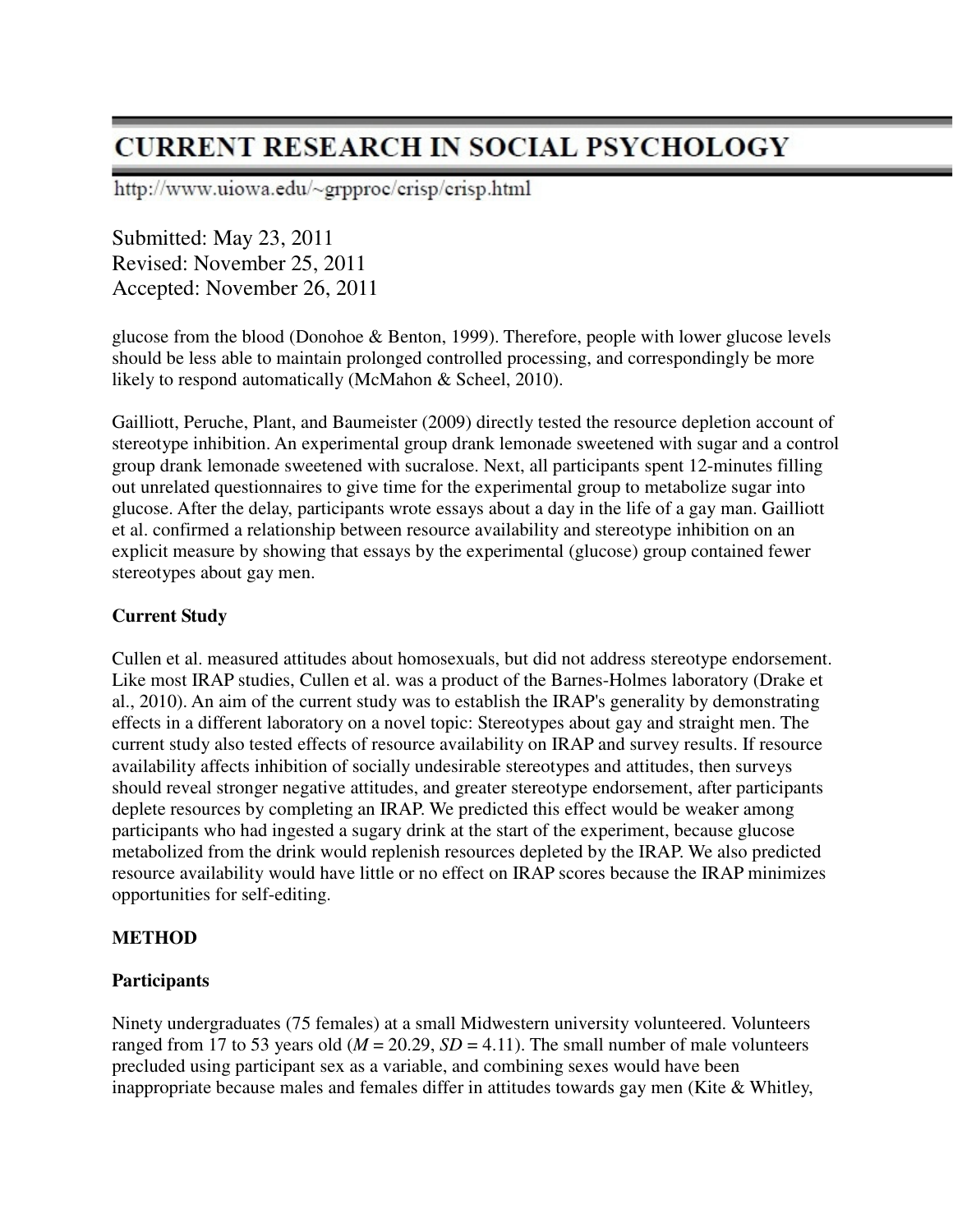http://www.uiowa.edu/~grpproc/crisp/crisp.html

Submitted: May 23, 2011 Revised: November 25, 2011 Accepted: November 26, 2011

1996; Steffens, 2005). Therefore, analyses excluded data from male participants. Analyses also excluded data from two participants who responded in less than 300 ms on more than 10% of trials (after Greenwald, Nosek, & Banaji, 2003). One female failed to finish the experiment in the allotted time. A fire alarm interrupted another female during testing, and three additional females were excused from the taste test for reporting that they were diabetic (final  $N = 68$ ).

#### **Materials and Procedure**

The study took place in two rooms. Room A contained a desk, a refrigerator, and a countertop. Room B had two computers. One computer ran a survey program; the other an IRAP program. Survey and IRAP programs were each written in Python 2.6 using the PsychoPy IDE (Peirce, 2009). While participants indicated informed consent in Room B, an experimenter prepared a root beer taste test in Room A. When the experimenter finished, participants moved to Room A for a taste test, then returned to Room B. Thirty-three randomly-assigned participants took a survey, then an IRAP. The remaining 35 participants took an IRAP, then a survey. The entire procedure took about 45 minutes.

#### *Taste test*

Before testing, the senior researcher (MS) covered bottle labels with duct tape and affixed numbered stickers to bottle necks. Half were bottles of *Point Premium Root Beer* [1], with 45 grams of sugar, while the other half were bottles of sugar-free *Point Premium Diet Root Beer* [2] (Point Brewery, Stevens Point, WI, USA). Experimenters randomly drew bottles from the refrigerator and recorded each participant's bottle number, unaware of which type of root beer was in each bottle. This assigned participants to either a Regular (*n* = 34) or Diet (*n* = 34) condition.

The experimenter closed the door to Room B to prevent the participant from hearing only one bottle opening, then poured half the 12 ounce bottle of root beer into a disposable red cup, and the other half into a disposable blue cup. Participants drank from each cup, and then filled out a form indicating whether either drink was sweeter, whether one tasted better, or whether either tasted bland. We did not analyze taste test results.

#### *Surveys*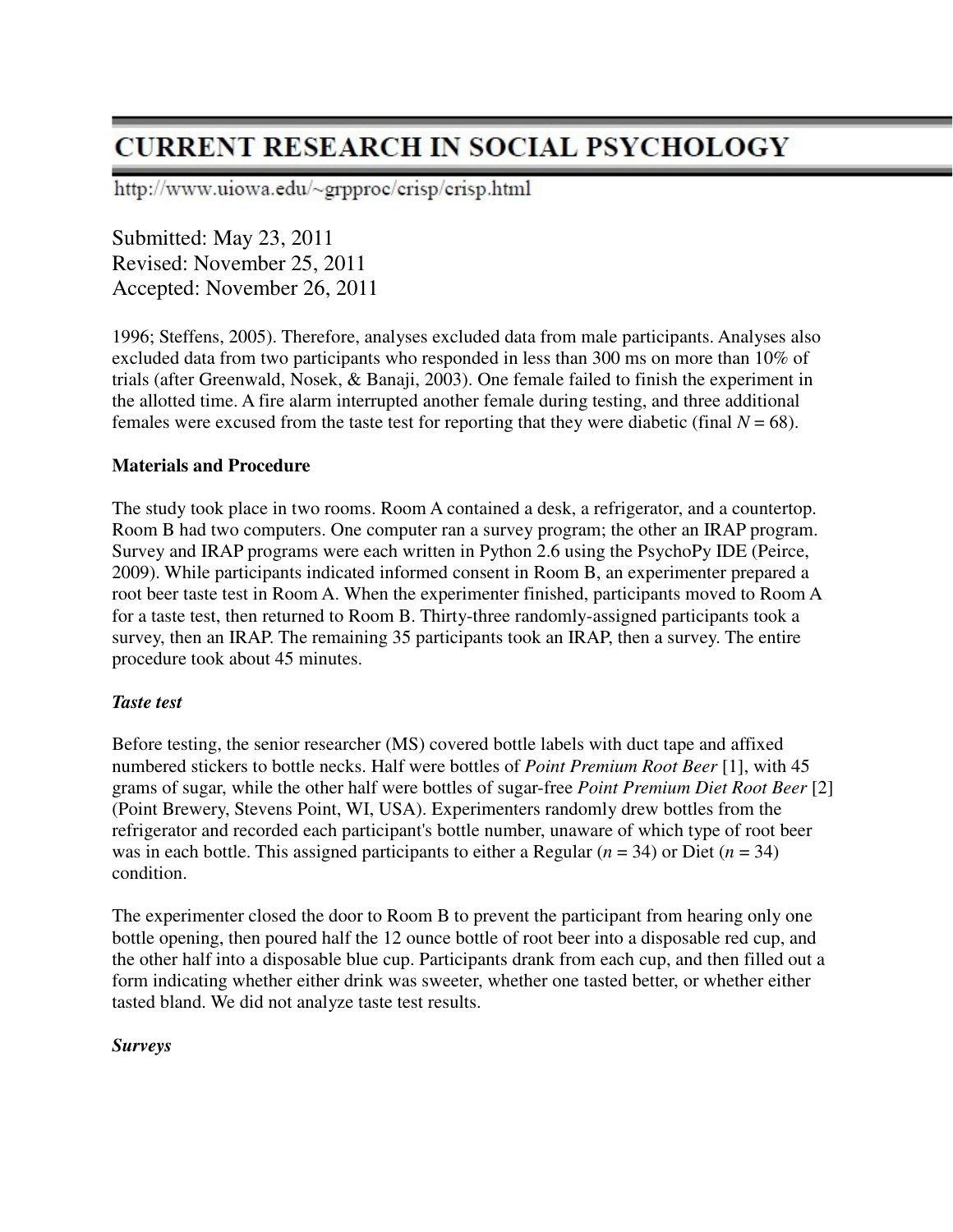http://www.uiowa.edu/~grpproc/crisp/crisp.html

Submitted: May 23, 2011 Revised: November 25, 2011 Accepted: November 26, 2011

A computer presented statements one-at-a-time on the top half of the screen with a seven-point Likert scale on the bottom half of the screen  $(1 = "Strongly Disagree"; 7 = "Strongly Agree").$ The first 20 questions came from the Heterosexual Attitudes Towards Homosexuality (HATH) scale (Larsen, Reed, & Hoffman, 1980). Questions 21 to 30 came from the Acceptance of Stereotypes About Gays and Lesbians (ASGL) scale (Brown & Groscup, 2009). Items 31 to 50 came from the Attitudes Toward Lesbians and Gay Men (ATLGM) scale (Herek, 1988). The computer then repeated the first 50 questions, reworded to convey opposite meanings. For example, "I enjoy the company of homosexuals" (Question 1 from HATH) became "I do not enjoy the company of homosexuals". The second set of 50 questions ensured participants in the Regular group had sufficient time to metabolize sugar before starting the IRAP. We did not analyze responses to reworded questions.

### *IRAP*

At the start of the IRAP, participants read the following:

*Your objective is to choose the correct answer on each trial. If you get an incorrect answer an 'X' will appear and you must choose the alternate answer. This task will sometimes require that you respond in a way that agrees with your beliefs. At other times, it will require that you respond in a way that disagrees with your beliefs. Please answer as quickly as possible. A few errors are okay. The following are practice trials.* 

Each trial presented a sexual orientation ("Gay Males" or "Straight Males") as a sample stimulus at the top of a computer screen. In the center of the screen, a stereotypically gay- or straight-male trait appeared. We derived a list of stereotypical traits of gay (Compassionate, Artistic, Feminine, Promiscuous, Dramatic, Materialistic, High-pitched voice, Sinful) and straight (Religious, Ambitious, Assertive, Athletic, Competitive, Masculine, Dominant, Independent) men from the literature (Brown & Groscup, 2009; Haddock, Zanna, & Esses, 1993; Herek, 1988; Madon, 1997; Sandfort, 2005). Relational response options of "True" and "False" appeared in each bottom corner of the screen, switching sides randomly from trial to trial (e.g., "select 's' for True" and "select 'l' for False", with "True" and "False" switching randomly between "s" and "l"). After correct responses, the screen went blank for 400 ms before the next trial began. After incorrect responses, a large "X" appeared between the sample and target stimuli, and remained on the screen until the participant responded correctly.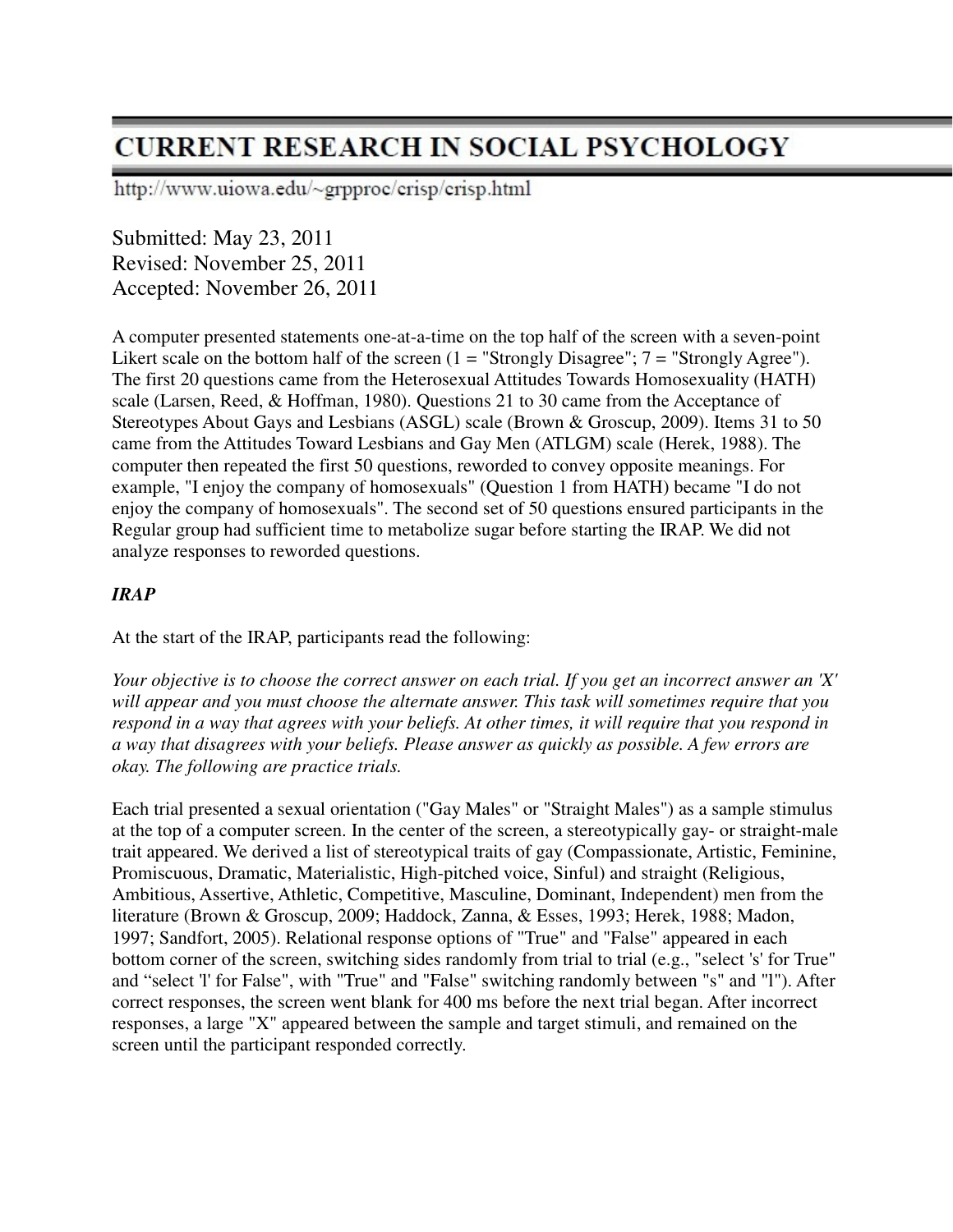http://www.uiowa.edu/~grpproc/crisp/crisp.html

Submitted: May 23, 2011 Revised: November 25, 2011 Accepted: November 26, 2011

Half the participants started with a block of congruent trials; the other half started with a block of incongruent trials. During congruent blocks, responses of "True" ended trials when stereotypes applied to the target stimulus; and responses of "False" ended trials when stereotypes did not apply to the target stimulus. During incongruent blocks, responses of "True" ended trials when stereotypes did not apply to the target stimulus; and responses of "False" ended trials when stereotypes applied to the target stimulus. See Appendix A for a list of correct responses to each stimulus pairing.

Blocks included each target word paired once with "Gay Males" and once with "Straight Males". The computer sampled from the 32 possible stimulus pairings randomly without replacement. After the first practice block, the following appeared: *Correct answers on the next block will now be reversed. Press any key to continue*. Participants who started with congruent trials now faced incongruent trials, and *vice versa*. After the second practice block, the following appeared:

### *Please answer as quickly as possible. A few errors are okay. Correct answers on the next block will now be reversed from the previous block. These trials will count. Press any key to continue.*

Except for "these trials will count", the last message appeared after every subsequent block until a thank-you message appeared after the last block.

### **RESULTS**

### **IRAP**

A data transformation, based on Greenwald, Nosek and Banaji's (2003) C4 algorithm, re-scored times below 300 ms as equal to 300 ms; and times over 3000 ms as 3000 ms. Higher IRAP scores reflect stronger implicit endorsement of stereotypes. A four-way mixed design ANOVA analyzed IRAP results. Drink (Regular vs Diet) and Order (Survey-first vs IRAP-first) were between-subject factors. Stimulus values for Orientation (Gay vs Straight) and Traits (Masculine vs Feminine) were within-subject factors. Table 1 lists mean IRAP effects by condition.

Table 1. Means (and standard deviations) of IRAP effects as functions of first activity and drink type in each Orientation-Trait combination

| ___     | Diet            |              | Regular         |              |  |
|---------|-----------------|--------------|-----------------|--------------|--|
| Stimuli | Survey $(n=17)$ | $IRAP(n=17)$ | Survey $(n=16)$ | $IRAP(n=18)$ |  |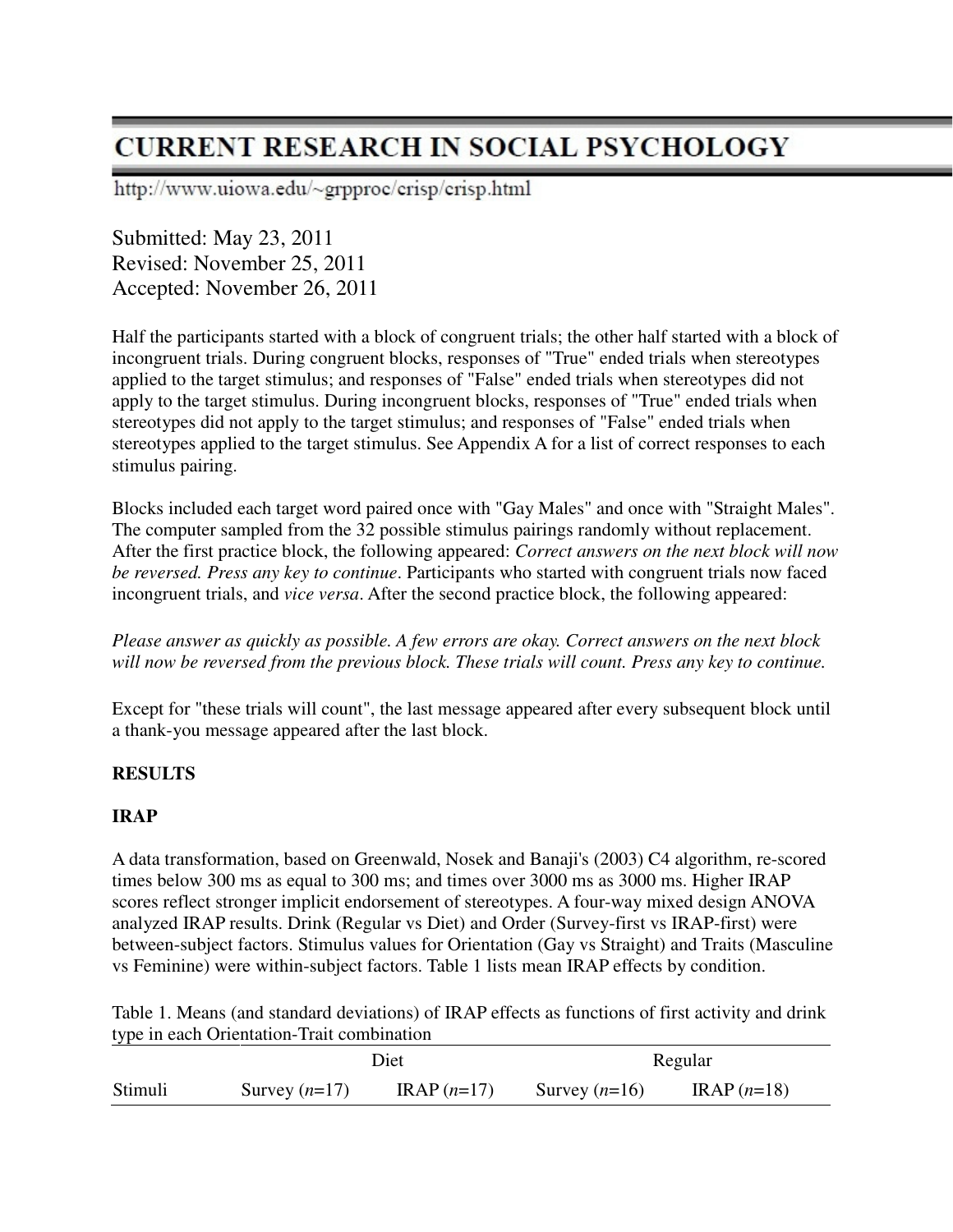http://www.uiowa.edu/~grpproc/crisp/crisp.html

Submitted: May 23, 2011 Revised: November 25, 2011 Accepted: November 26, 2011

| Gay-Gay                           | 159.75 (199.61) | 198.57 (304.08) | 246.56 (183.04) | 126.00 (272.62)  |
|-----------------------------------|-----------------|-----------------|-----------------|------------------|
| Gay-Straight                      | 131.94 (190.10) | 186.45 (353.90) | 45.69 (260.64)  | $-12.31(278.04)$ |
| Straight-Gay                      | 90.47 (186.40)  | 133.12 (247.21) | 109.25 (310.06) | 30.00 (256.41)   |
| Straight-Straight 223.49 (186.66) |                 | 188.41 (252.74) | 165.71 (231.02) | 214.17 (284.93)  |

The ANOVA revealed no significant main effects for Drink or Order; and no significant interactions involving either Drink or Order. However, the interaction between Orientation and Traits was significant,  $F(1, 64) = 12.61$ ,  $MSE = 700359$ ,  $p = .0007$ . Participants endorsed stereotypes about gay men displaying gay-male traits (*M* = 180.95; *SD* = 244.92) more strongly than they endorsed stereotypes about gay men not displaying straight-male traits  $(M = 87.09; SD$ = 282.06). Likewise, participants endorsed stereotypes about straight men displaying straightmale traits ( $M = 198.66$ ;  $SD = 237.97$ ) more strongly than they endorsed stereotypes about straight men not displaying gay-male traits  $(M = 89.54; SD = 250.25)$ . Single sample t-tests comparing obtained IRAP effects with hypothetical means of zero (indicating no effect) confirmed that each of the four Orientation-Trait combinations produced significant IRAP effects at the .05 level (see Appendix B).

#### **Surveys**

Two-way between-groups ANOVAs analyzed survey scores, with Drink (Regular vs Diet) and Order (Survey-first vs IRAP-first) as factors. Higher scores reflect stronger explicit endorsement of stereotypes (ASGL) or stronger negative attitudes (HATH and ATLGM) about homosexuals. Table 2 lists mean scores on each survey in each experimental condition.

| $\mathbf{y}$ pc |                 |              |                 |              |  |  |
|-----------------|-----------------|--------------|-----------------|--------------|--|--|
|                 |                 | Diet         |                 | Regular      |  |  |
| Survey          | Survey $(n=17)$ | $IRAP(n=17)$ | Survey $(n=16)$ | $IRAP(n=18)$ |  |  |
| ASGL            | 2.15(0.78)      | 3.16(1.02)   | 2.56(0.86)      | 2.73(1.04)   |  |  |
| <b>HATH</b>     | 1.76(0.53)      | 2.61(1.59)   | 1.82(0.69)      | 1.89(1.16)   |  |  |
| <b>ATLGM</b>    | 2.07(0.90)      | 2.93(1.72)   | 2.13(0.90)      | 2.15(1.30)   |  |  |

Table 2. Means (and standard deviations) of survey scores as functions of first activity and drink type

The effect of Order on the HATH was not quite significant,  $F(1, 64) = 3.0047$ ,  $MSE = 14.6883$ , *p*  $= .09$ . However, Order significantly affected scores on the ASGL,  $F(1, 64) = 6.57$ ,  $MSE = 24.04$ , *p* = .01. Participants in the Diet group who took the survey after finishing the IRAP had the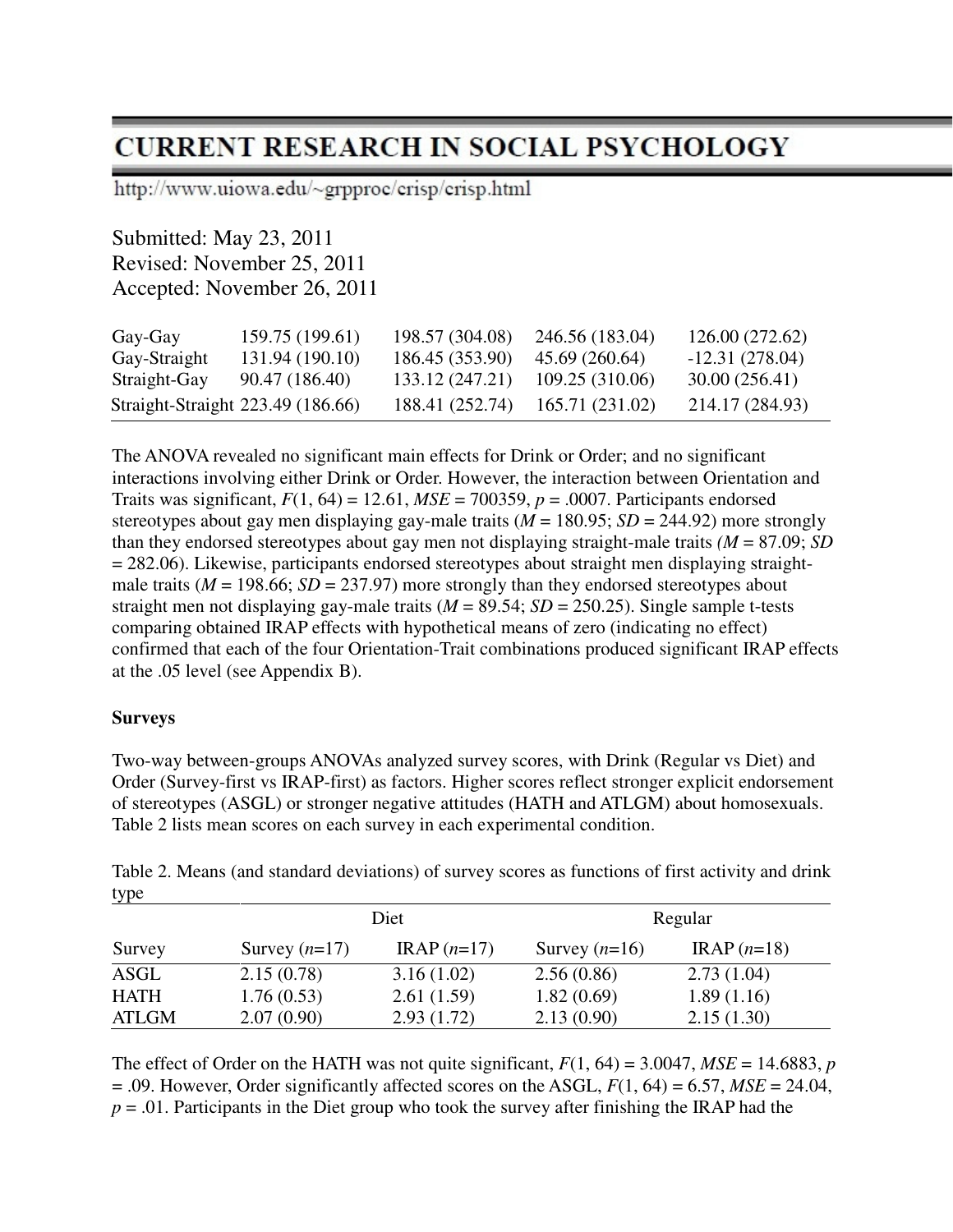http://www.uiowa.edu/~grpproc/crisp/crisp.html

Submitted: May 23, 2011 Revised: November 25, 2011 Accepted: November 26, 2011

highest scores on each survey. This interaction between Order and Drink was not significant for any survey, though it approached significance on the ASGL,  $F(1, 64) = 3.23$ ,  $MSE = 11.82$ ,  $p =$ .08.

#### **DISCUSSION**

The current study supports the IRAP as a general measure of implicit cognition. The IRAP's ability to independently measure stereotypes confirmed that college females have implicit stereotypes about both gay and straight men. The specificity of the IRAP showed that (a) college females implicitly deny that gay and straight males share stereotypical traits (e.g., gay men do not possess straight-men's traits); and (b) stereotypes about traits either group possess were stronger than stereotypes about traits either group does not possess.

Taking the IRAP significantly affected ASGL scores. Other survey results revealed trends that failed to reach significance. Consistency of trends across surveys, combined with collateral findings from other laboratories (e.g., Gailliott et al., 2009; Richeson & Trawalter, 2005), suggests failures to reach significance on some survey measures were due to lack of power. A follow-up procedure with a larger sample could test this hypothesis.

Priming may have contributed to higher scores when surveys followed the IRAP. However, priming cannot account for moderating effects of drink type. Instead, these results support the hypothesis that survey scores are vulnerable to self-editing, and that self-editing is a function of resource availability. Likewise, failure to find resource availability effects on the IRAP agrees with the hypothesis that IRAP effects are relatively immune to self-editing, and are therefore less affected by resource availability. An implication of the current study is that explicit measures are more sensitive to order effects than are implicit measures.

#### **REFERENCES**

Barnes-Holmes, Dermot, Yvonne Barnes-Holmes, P. Power, E. Hayden, R. Milne and E. Stewart. 2006. "Do You really Know what You Believe? Developing the Implicit Relational Assessment Procedure (IRAP) as a Direct Measure of Implicit Beliefs." *The Irish Psychologist* 32:169-177.

Brown, Michael J. and Jennifer L. Groscup. 2009. "Homophobia and Acceptance of Stereotypes about Gays and Lesbians." *Individual Differences Research* 7:159-167.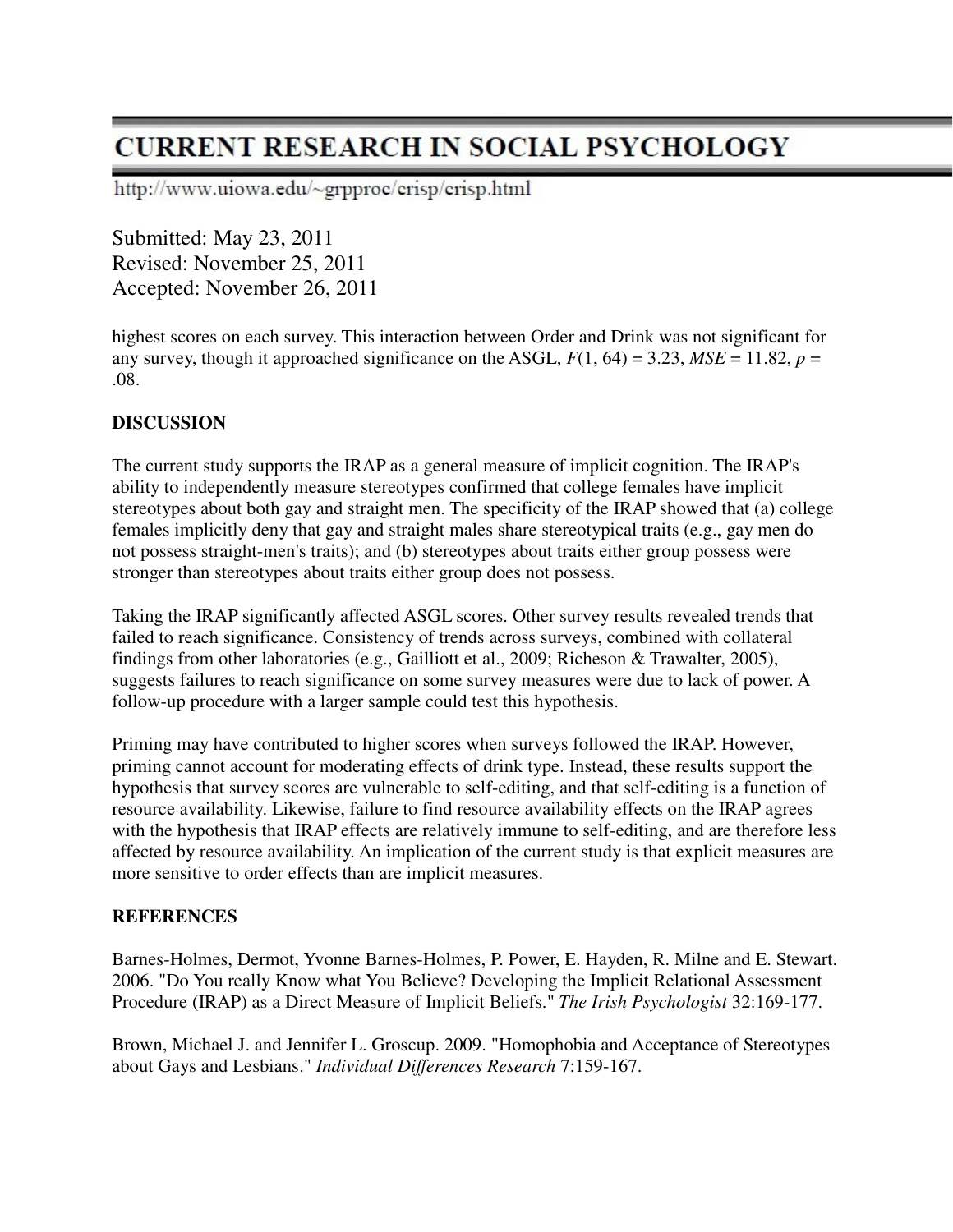http://www.uiowa.edu/~grpproc/crisp/crisp.html

Submitted: May 23, 2011 Revised: November 25, 2011 Accepted: November 26, 2011

Cullen, Claire and Dermot Barnes-Holmes. 2008. "Implicit Pride and Prejudice: A Heterosexual Phenomenon?" Pp. 195–223 in *The Psychology of Modern Prejudice.*, edited by M.A. Morrison and T.G. Morrison. New York: Nova Science Publishers.

De Houwer, Jan. 2002. "The Implicit Association Test as a Tool for Studying Dysfunctional Associations in Psychopathology: Strengths and Limitations." *Journal of Behavior Therapy and Experimental Psychiatry* 33:115-133.

Devine, Patricia G. 1989. "Stereotypes and Prejudice: Their Automatic and Controlled Components." *Journal of Personality and Social Psychology* 56:5-18.

Donohoe, Rachael T. and David Benton. 1999. "Cognitive Functioning is Susceptible to the Level of Blood Glucose." *Psychopharmacology* 145:378-385.

Drake, Chad E., Karen K. Kellum, Kelly G. Wilson, Jason B. Luoma, Jonathan H. Weinstein and Catherine H. Adams. 2010. "Examining the Implicit Relational Assessment Procedure: Four Preliminary Studies." *The Psychological Record* 60:81-100.

Gailliot, Matthew T., B. Michelle Peruche, E. Ashby Plant and Roy F. Baumeister. 2009. "Stereotypes and Prejudice in the Blood: Sucrose Drinks Reduce Prejudice and Stereotyping." *Journal of Experimental Social Psychology* 45:288-290.

Greenwald, Anthony G., Debbie E. McGhee and Jordan L. K. Schwartz. 1998. "Measuring Individual Differences in Implicit Cognition: The Implicit Association Test." *Journal of Personality and Social Psychology* 74:1464-1480.

Greenwald, Anthony G., Brian A. Nosek and Mahzarin R. Banaji. 2003. "Understanding and using the Implicit Association Test: I. an Improved Scoring Algorithm." *Journal of Personality and Social Psychology* 85:197-216.

Haddock, G., Mark P. Zanna, and Victoria M. Esses. 1993. "Assessing the Structure of Prejudicial Attitudes: The Case of Attitudes Toward Homosexuals." *Journal of Personality and Social Psychology* 65:1105-1118.

Herek, Gregory M. 1988. "Heterosexuals' Attitudes Toward Lesbians and Gay Men: Correlates and Gender Differences." *Journal of Sex Research* 25:451-477.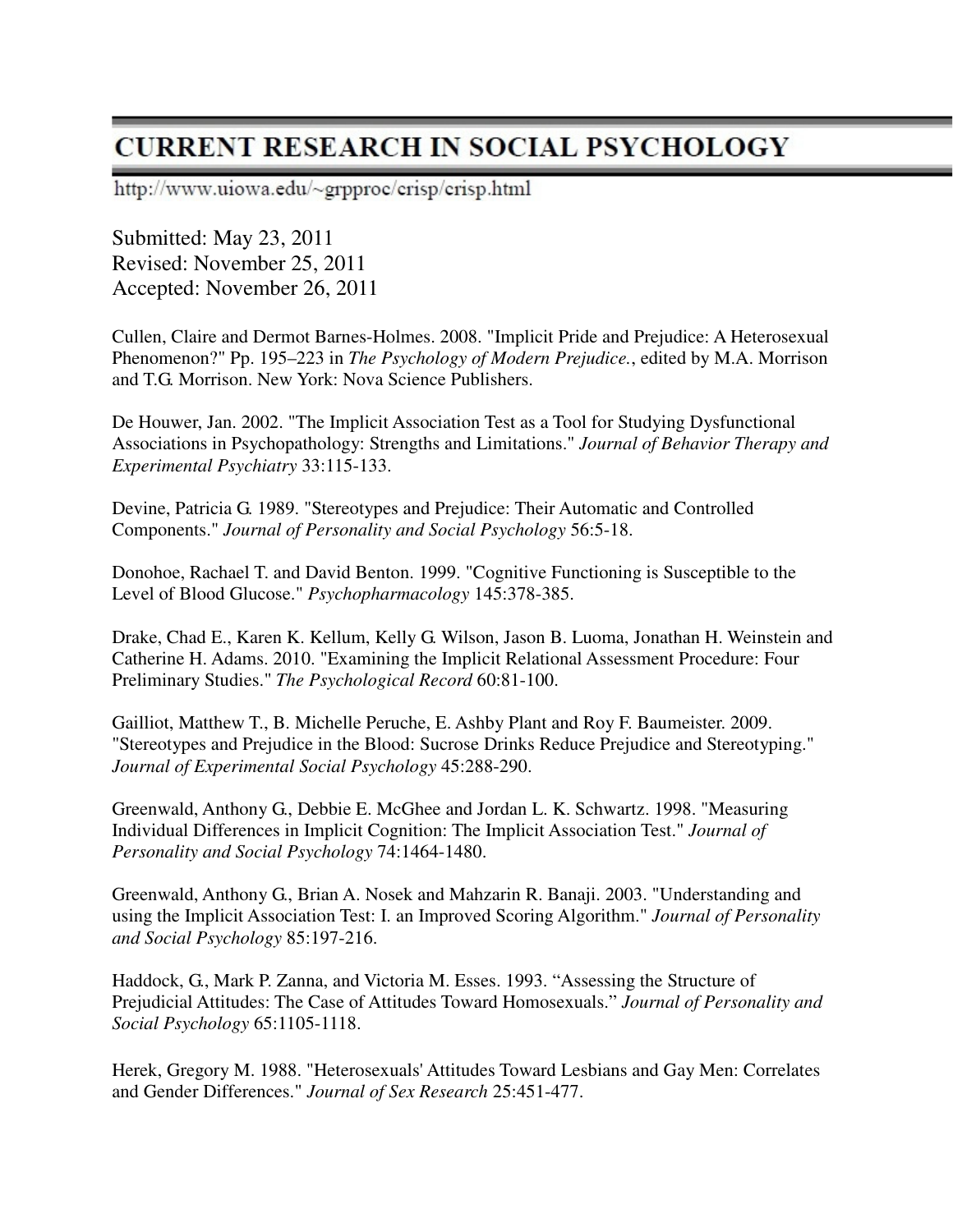http://www.uiowa.edu/~grpproc/crisp/crisp.html

Submitted: May 23, 2011 Revised: November 25, 2011 Accepted: November 26, 2011

Kite, Mary E. and Bernard E. Whitley Jr. 1996. "Sex Differences in Attitudes Toward Homosexual Persons, Behaviors, and Civil Rights: A Meta-Analysis." *Personality and Social Psychology Bulletin* 22:336-353.

Larsen, Knud S., Michael Reed and Susan Hoffman. 1980. "Attitudes of Heterosexuals Toward Homosexuality: A Likert-Type Scale and Construct Validity." *Journal of Sex Research* 16:245- 257.

Madon, Stephanie. 1997. "What Do People Believe About Gay Males? A Study of Stereotype Content and Strength." *Sex Roles* 37:663-685.

McKenna, Ian M., Dermot Barnes-Holmes, Yvonne Barnes-Holmes and Ian Stewart. 2007. "Testing the Fake-Ability of the Implicit Relational Assessment Procedure (IRAP): The First Study." *International Journal of Psychology & Psychological Therapy* 7:253-268.

McMahon, Anthony J. and Matthew H. Scheel. 2010. "Glucose Promotes Controlled Processing: Matching, Maximizing, and Root Beer." *Judgment and Decision Making* 5:450-457.

Peirce, Jonathan W. 2009. "Generating Stimuli for Neuroscience using PsychoPy." *Frontiers in Neuroinformatics* 2:1-8.

Richeson, Jennifer A. and Sophie Trawalter. 2005. "Why do Interracial Interactions Impair Executive Function? A Resource Depletion Account." *Journal of Personality and Social Psychology* 88:934-947.

Sandfort, Theo G. M. 2005. "Sexual Orientation and Gender: Stereotypes and Beyond." *Archives of Sexual Behavior* 34:595-611.

Steffens, Melanie C. 2005. "Implicit and Explicit Attitudes Towards Lesbians and Gay Men." *Journal of Homosexuality* 49:39-66.

#### **ENDNOTES**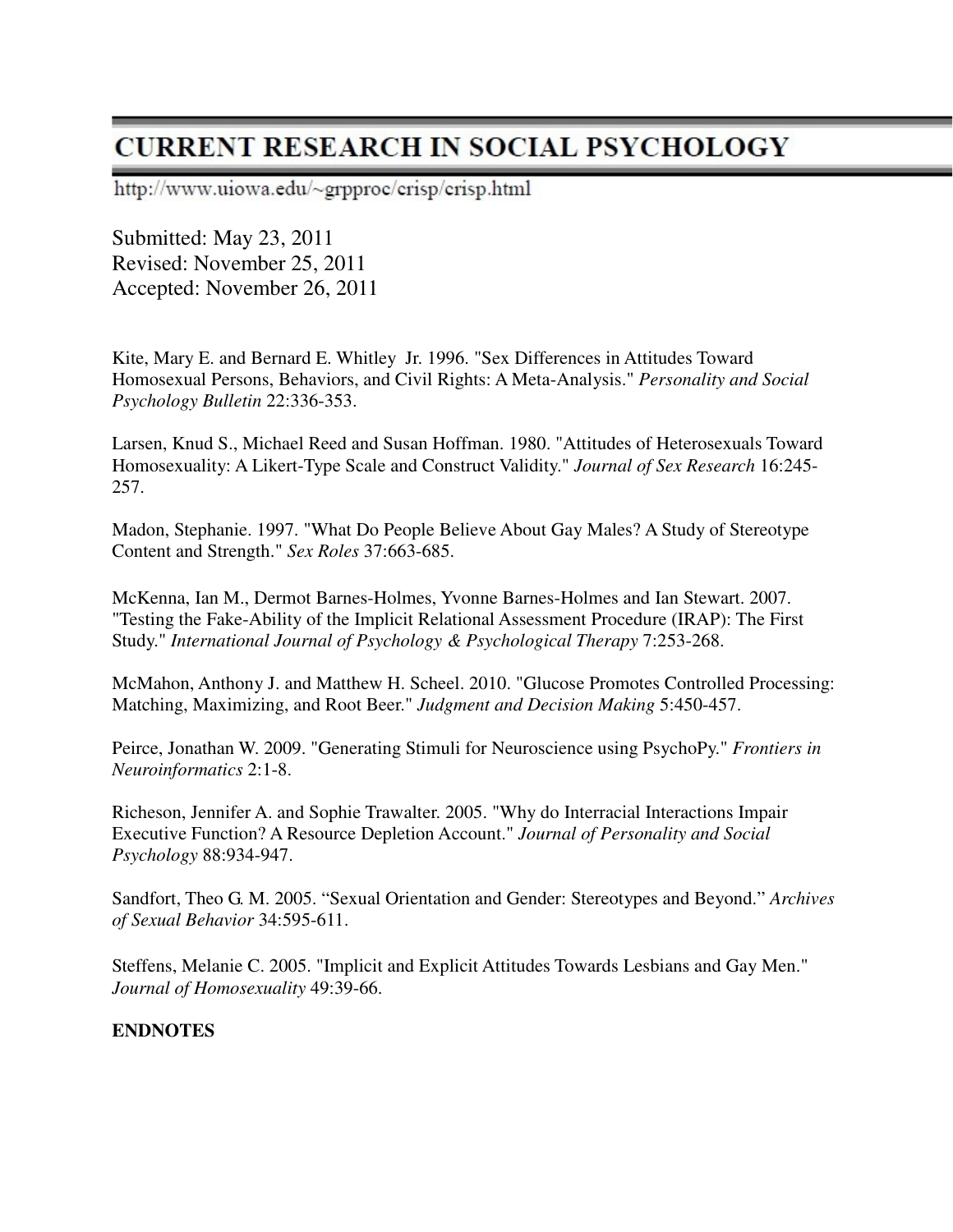http://www.uiowa.edu/~grpproc/crisp/crisp.html

Submitted: May 23, 2011 Revised: November 25, 2011 Accepted: November 26, 2011

[1] Regular ingredients: Carbonated water, cane sugar and/or fructose corn sweetner, maldextrine, pure honey, caramel color, natural and artificial flavors, vanilla, phosphoric acid, and sodium benzoate.

[2] Diet ingredients: Carbonated water, caramel color, natural and artificial flavors, phosphoric acid, acesulfame potassium, sodium benzoate, sucralose, and vanilla.

| Trait                           | Gay Male     | <b>Straight Male</b> |
|---------------------------------|--------------|----------------------|
| Compassionate                   | True (False) | False (True)         |
| Artistic                        | True (False) | False (True)         |
| Feminine                        | True (False) | False (True)         |
| Promiscuous                     | True (False) | False (True)         |
| Dramatic                        | True (False) | False (True)         |
| Materialistic                   | True (False) | False (True)         |
| High-pitched voice True (False) |              | False (True)         |
| Sinful                          | True (False) | False (True)         |
| Religious                       | False (True) | True (False)         |
| Ambitious                       | False (True) | True (False)         |
| Assertive                       | False (True) | True (False)         |
| Athletic                        | False (True) | True (False)         |
| Competitive                     | False (True) | True (False)         |
| Masculine                       | False (True) | True (False)         |
| Dominant                        | False (True) | True (False)         |
| Independent                     | False (True) | True (False)         |

### **APPENDIX A: CORRECT RESPONSES TO IRAP STIMULI DURING CONGRUENT (AND INCONGRUENT) BLOCKS**

### **APPENDIX B: CORRELATION MATRIX FOR IRAP ANOVA AND SINGLE SAMPLE T-TEST RESULTS**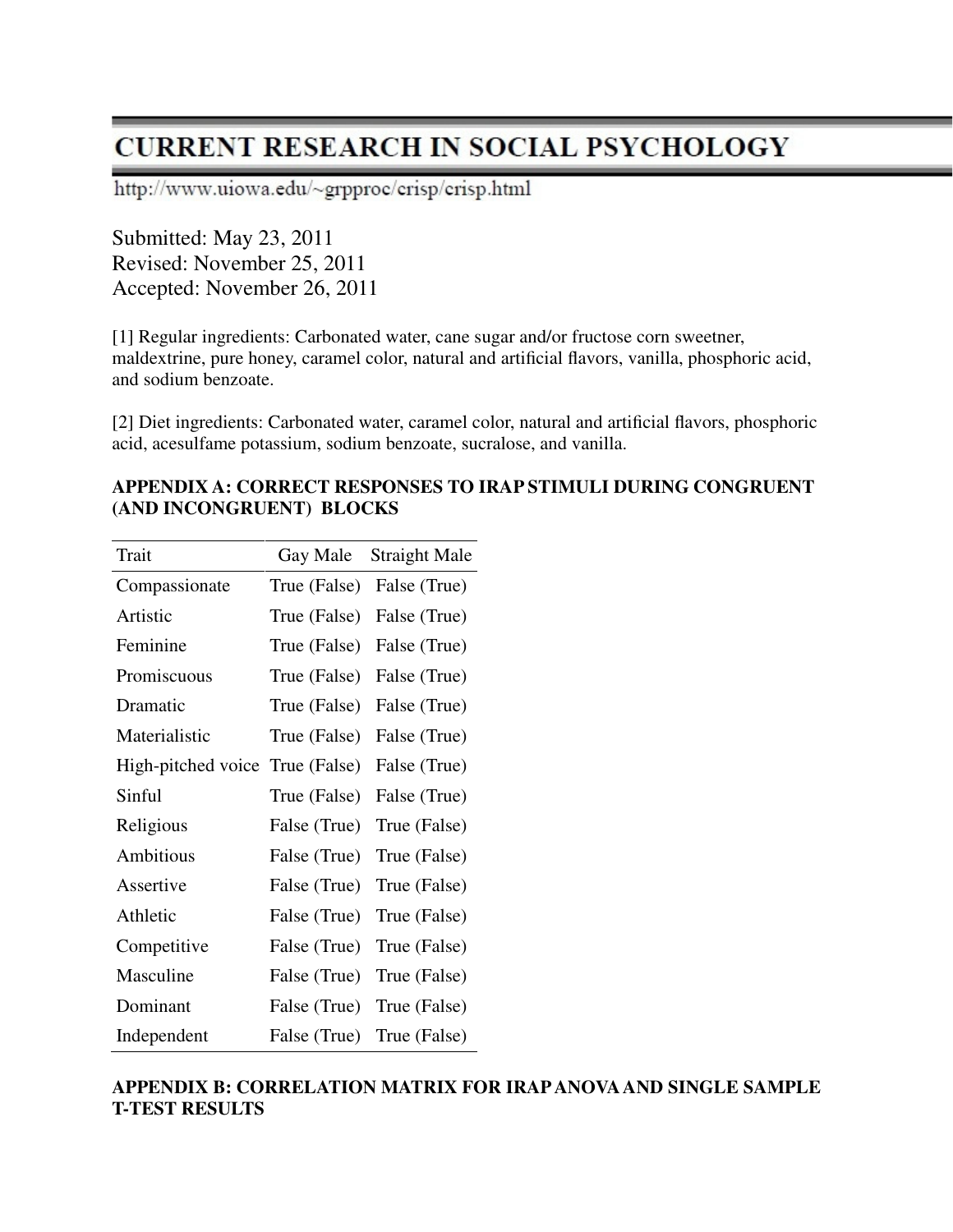http://www.uiowa.edu/~grpproc/crisp/crisp.html

Submitted: May 23, 2011 Revised: November 25, 2011 Accepted: November 26, 2011

|                   | Drink    | Order   |           | Gay-Gay $ $ Gay-Straight $ $ | Straight-Gay | Straight-Straight |
|-------------------|----------|---------|-----------|------------------------------|--------------|-------------------|
| Drink             | 1.00     |         |           |                              |              |                   |
| Order             | 0.03     | 1.00    |           |                              |              |                   |
| Gay-Gay           | 0.01     | $-0.08$ | 1.00      |                              |              |                   |
| Gay-Straight      | $-0.26*$ | $-0.01$ | $0.40***$ | 1.00                         |              |                   |
| Straight-Gay      | $-0.09$  | $-0.04$ | $0.38**$  | $0.53***$                    | 1.00         |                   |
| Straight-Straight | $-0.03$  | 0.01    | $0.39**$  | 0.13                         | $0.31*$      | 1.00              |
| $\boldsymbol{M}$  |          |         | 180.95    | 87.09                        | 89.54        | 198.66            |
| SD                |          |         | 244.92    | 282.00                       | 250.25       | 237.97            |
| t(67)             |          |         | $6.09***$ | $2.55*$                      | $2.95**$     | 6.88****          |

*Note.* For drink: Diet = 1, Regular = 2; for order: Survey first = 1, IRAP first = 2. One-sample t-tests compared obtained means with hypothetical means of 0. \**p* < .05; \*\**p* < .01; \*\*\**p* < .001; \*\*\*\**p* < .0001.

### **APPENDIX C: CORRELATION MATRIX FOR SURVEY ANOVAS**

|                  |         | Drink Order |          |          | <b>ASGL   HATH   ATLGM</b> |
|------------------|---------|-------------|----------|----------|----------------------------|
| Drink            | 1.00    |             |          |          |                            |
| Order            | 0.03    | 1.00        |          |          |                            |
| <b>ASGL</b>      | 0.00    | $0.30*$     | 1.00     |          |                            |
| <b>HATH</b>      | $-0.15$ | 0.20        | $0.68**$ | 1.00     |                            |
| <b>ATLGM</b>     | $-0.14$ | 0.17        | $0.70**$ | $0.94**$ | 1.00                       |
| $\boldsymbol{M}$ |         |             | 2.65     | 2.02     | 2.32                       |
| <b>SD</b>        |         |             | 1.00     | 1.14     | 1.31                       |

*Note.* For drink: Diet = 1, Regular = 2; for order: Survey first = 1, IRAP first = 2. \**p* < .05; \*\**p* < .0001

#### **AUTHORS' NOTE**